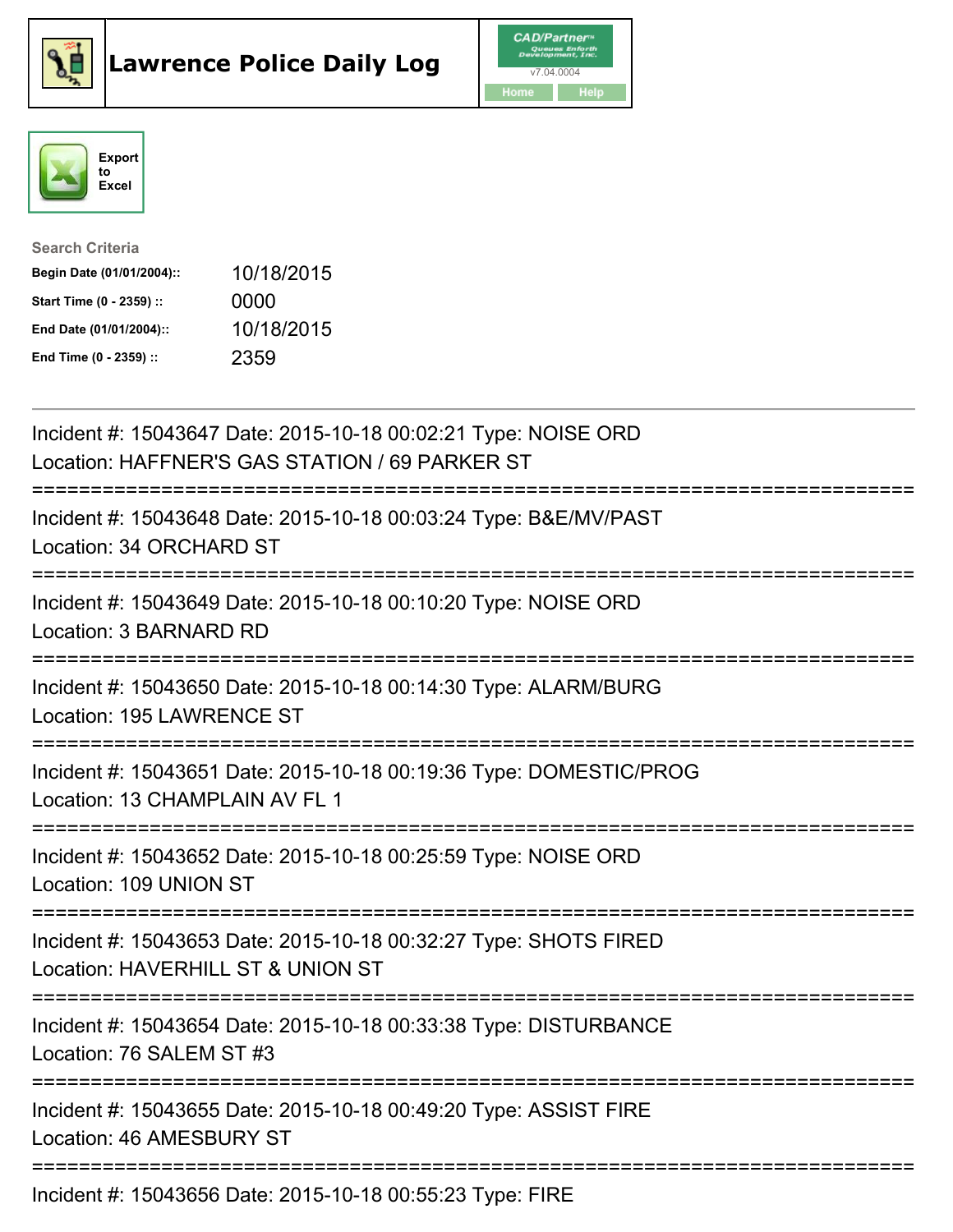| Location: 86 PHILLIPS ST                                                                                         |
|------------------------------------------------------------------------------------------------------------------|
| Incident #: 15043657 Date: 2015-10-18 01:03:50 Type: SHOTS FIRED<br>Location: 6 DIAMOND ST                       |
| Incident #: 15043658 Date: 2015-10-18 01:07:25 Type: NOISE ORD<br>Location: 268 PROSPECT ST                      |
| Incident #: 15043659 Date: 2015-10-18 01:08:05 Type: NOISE ORD<br>Location: 16 WENDELL ST FL 1 RIGHT             |
| Incident #: 15043661 Date: 2015-10-18 01:20:38 Type: GENERAL SERV<br>Location: BONGO'S BAR / LAWRENCE ST         |
| Incident #: 15043660 Date: 2015-10-18 01:20:46 Type: ASSSIT OTHER PD<br>Location: BOOKING/TRANSLATE / METHUEN PD |
| Incident #: 15043662 Date: 2015-10-18 01:21:17 Type: DISTURBANCE<br>Location: 178 HIGH ST                        |
| Incident #: 15043663 Date: 2015-10-18 01:30:02 Type: NOISE ORD<br>Location: 311 WATER ST #6                      |
| Incident #: 15043664 Date: 2015-10-18 01:49:39 Type: SUS PERS/MV<br>Location: 151 BAILEY ST                      |
| Incident #: 15043665 Date: 2015-10-18 01:53:27 Type: NOISE ORD<br>Location: 10 BEDFORD ST                        |
| Incident #: 15043666 Date: 2015-10-18 01:53:29 Type: NOISE ORD<br>Location: 41 PARK ST                           |
| Incident #: 15043667 Date: 2015-10-18 02:05:24 Type: NOISE ORD<br>Location: 97 STEARNS AV FL 3                   |
| Incident #: 15043668 Date: 2015-10-18 02:13:34 Type: M/V STOP<br>Location: MARKET ST & PARKER ST                 |
| Incident #: 15043669 Date: 2015-10-18 02:26:15 Type: M/V STOP<br>Location: ARLINGTON ST & SPRUCE ST              |
| Incident #: 15043670 Date: 2015-10-18 02:29:48 Type: SUS PERS/MV                                                 |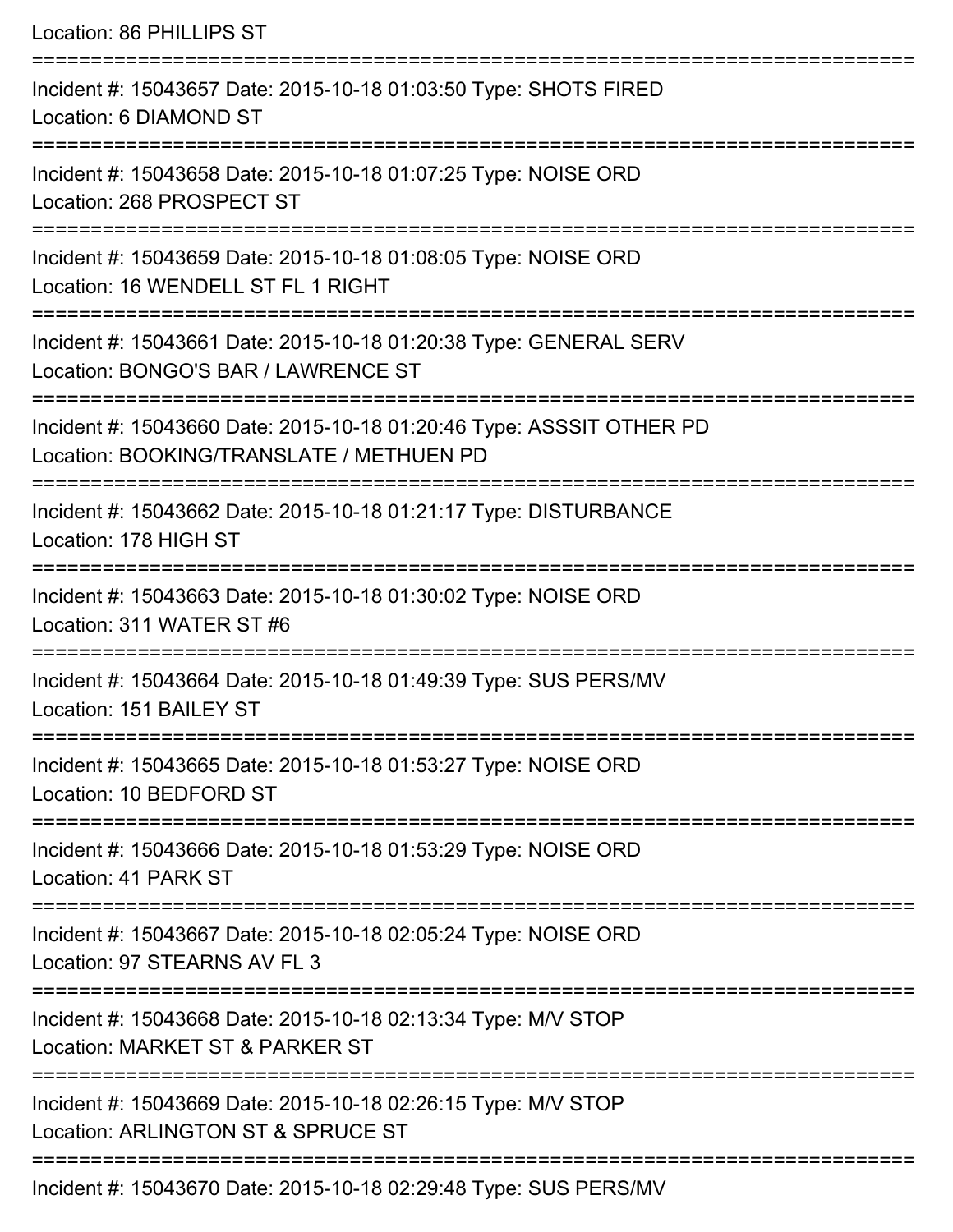| Incident #: 15043671 Date: 2015-10-18 02:30:33 Type: DISORDERLY<br>Location: 52 MELVIN ST             |
|-------------------------------------------------------------------------------------------------------|
| Incident #: 15043672 Date: 2015-10-18 02:39:16 Type: AUTO ACC/NO PI<br><b>Location: MARKET ST</b>     |
| Incident #: 15043673 Date: 2015-10-18 02:48:49 Type: DISORDERLY<br>Location: 92 HAVERHILL ST FL 2     |
| Incident #: 15043674 Date: 2015-10-18 02:49:23 Type: DISTURBANCE<br>Location: 178 HIGH ST FL 2        |
| Incident #: 15043675 Date: 2015-10-18 02:53:17 Type: DISTURBANCE<br>Location: ROYAL ST & WORSWICK TER |
| Incident #: 15043676 Date: 2015-10-18 02:53:18 Type: M/V STOP<br>Location: ESSEX ST & FRANKLIN ST     |
| Incident #: 15043677 Date: 2015-10-18 03:04:49 Type: M/V STOP<br><b>Location: MARKET ST</b>           |
| Incident #: 15043678 Date: 2015-10-18 03:09:54 Type: NOISE ORD<br>Location: 97 STEARNS AV FL 3        |
| Incident #: 15043679 Date: 2015-10-18 03:12:58 Type: HIT & RUN M/V<br><b>Location: MARKET ST</b>      |
| Incident #: 15043680 Date: 2015-10-18 03:37:48 Type: M/V STOP<br>Location: CAMBRIDGE ST & S UNION ST  |
| Incident #: 15043681 Date: 2015-10-18 03:50:38 Type: NOISE ORD<br>Location: 195 PROSPECT ST FL 2      |
| Incident #: 15043682 Date: 2015-10-18 03:52:26 Type: MEDIC SUPPORT<br>Location: 54 ABBOTT ST          |
| Incident #: 15043683 Date: 2015-10-18 04:00:22 Type: DISTURBANCE<br>Location: 1 BENNINGTON ST FL 1    |
| Incident #: 15043684 Date: 2015-10-18 04:08:11 Type: NOISE ORD                                        |

 $L$ ....  $\Delta \rightarrow$  FARNHAM  $\Delta \rightarrow$  FL  $\Delta$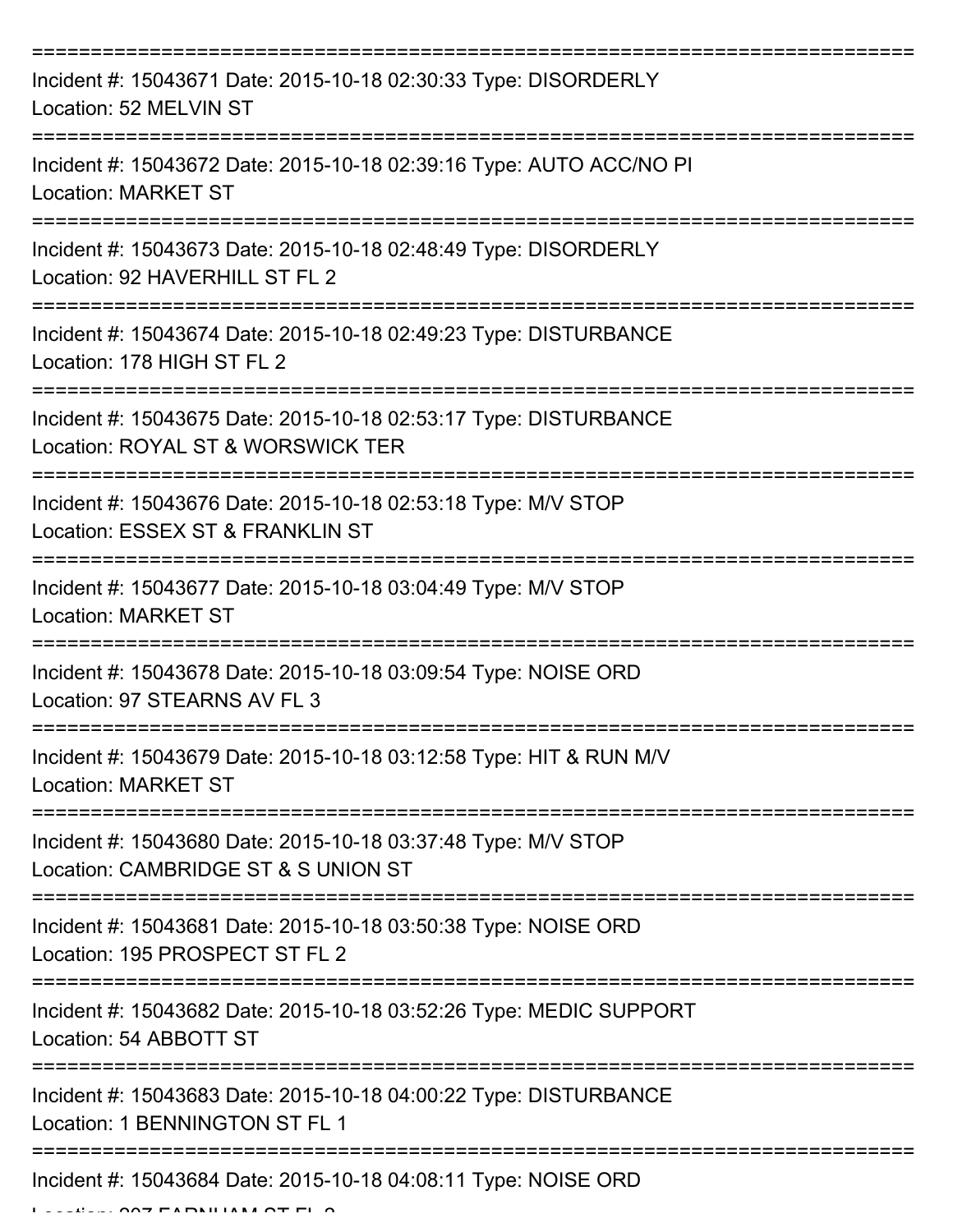| Incident #: 15043685 Date: 2015-10-18 05:16:19 Type: ALARMS<br>Location: HASSAN RESIDENCE / 5 NIGHTINGALE CT          |
|-----------------------------------------------------------------------------------------------------------------------|
| Incident #: 15043686 Date: 2015-10-18 05:43:07 Type: ALARMS<br>Location: S&B SERVICES / 466 HAVERHILL ST              |
| Incident #: 15043687 Date: 2015-10-18 06:18:15 Type: ALARMS<br>Location: WEATHERBEE SCHOOL / 75 NEWTON ST             |
| Incident #: 15043688 Date: 2015-10-18 07:00:27 Type: PARK & WALK<br>Location: BROADWAY                                |
| Incident #: 15043689 Date: 2015-10-18 07:32:23 Type: ALARM/BURG<br>Location: 71 DUCKETT AV                            |
| Incident #: 15043690 Date: 2015-10-18 07:41:46 Type: MAN DOWN<br>Location: ESSEX ST & WINTER ST                       |
| Incident #: 15043691 Date: 2015-10-18 08:13:23 Type: M/V STOP<br>Location: 1CS221 HAVERHILL ST                        |
| Incident #: 15043692 Date: 2015-10-18 08:55:38 Type: ALARMS<br>Location: CABRERA RESIDENCE / 20 SCHOOL ST             |
| Incident #: 15043693 Date: 2015-10-18 09:25:10 Type: DISTURBANCE<br>Location: 7 11 / 701 HAVERHILL ST                 |
| Incident #: 15043694 Date: 2015-10-18 10:16:24 Type: 911 HANG UP<br>Location: 10 EMBANKMENT RD FL 2                   |
| Incident #: 15043695 Date: 2015-10-18 10:20:52 Type: SUS PERS/MV<br>Location: WALGREENS / 135 BROADWAY                |
| Incident #: 15043696 Date: 2015-10-18 10:36:43 Type: DISTURBANCE<br>Location: 70 KNOX ST FL 2                         |
| Incident #: 15043697 Date: 2015-10-18 11:08:29 Type: ALARM/BURG<br>Location: MERRIMACK VALLEY HABITAT / 100 PARKER ST |
| Incident #: 15043698 Date: 2015-10-18 11:18:59 Type: GENERAL SERV<br>I occion: AMECRHDV CT & HAVEDHILL CT             |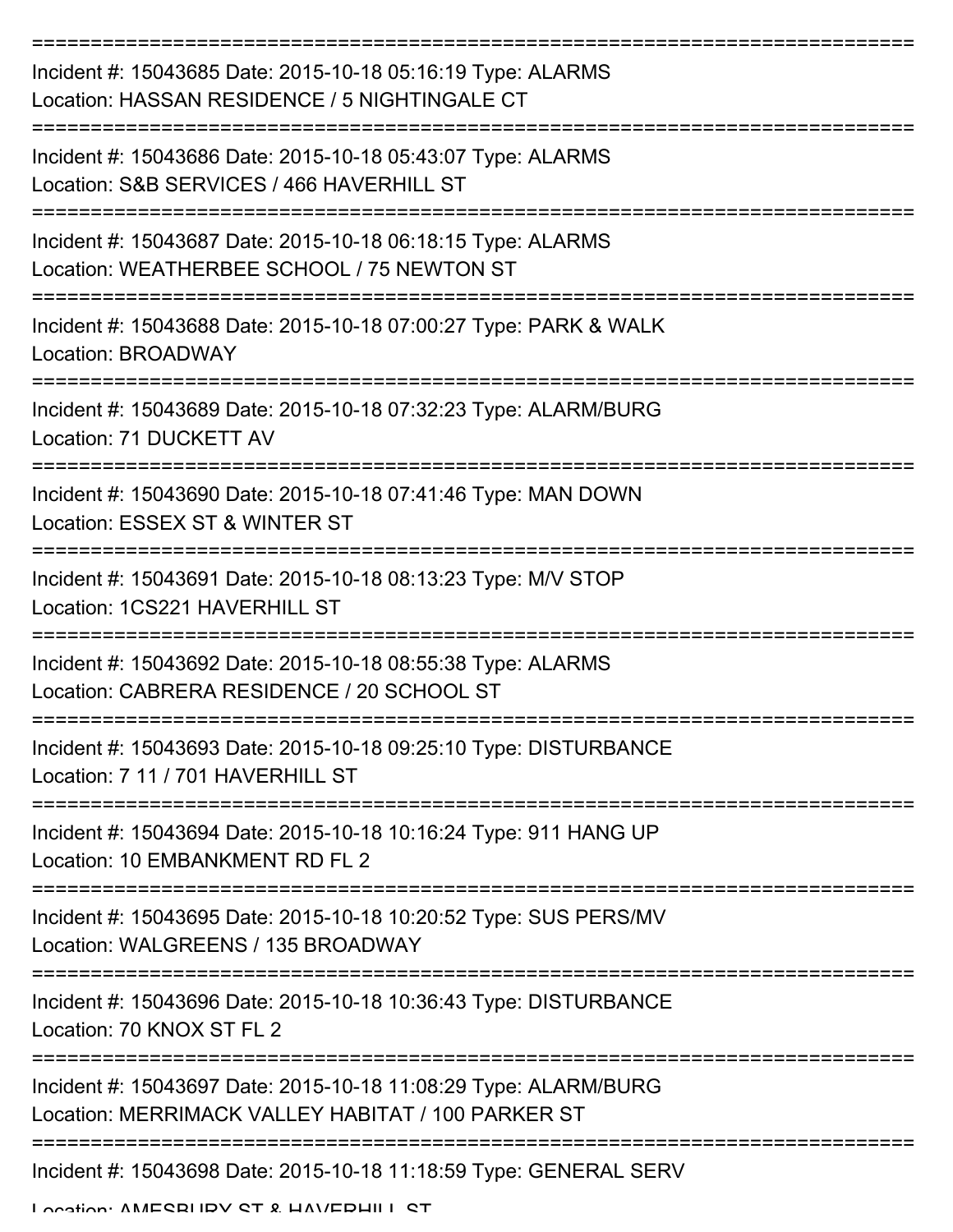| Incident #: 15043699 Date: 2015-10-18 11:49:27 Type: CK WELL BEING<br>Location: 4 CUSTER ST FL 3                       |
|------------------------------------------------------------------------------------------------------------------------|
| Incident #: 15043700 Date: 2015-10-18 12:04:21 Type: HIT & RUN M/V<br>Location: ARLINGTON ST & LAWRENCE ST             |
| Incident #: 15043701 Date: 2015-10-18 12:15:52 Type: DISTURBANCE<br>Location: 341 JACKSON ST                           |
| Incident #: 15043703 Date: 2015-10-18 12:50:05 Type: STOL/MV/PAS<br>Location: 31 MERRIMACK ST                          |
| Incident #: 15043702 Date: 2015-10-18 12:50:47 Type: ALARMS<br>Location: 14 CORNISH ST                                 |
| Incident #: 15043704 Date: 2015-10-18 13:01:14 Type: ALARM/BURG<br>Location: LOAN USA / 92 BROADWAY<br>--------------- |
| Incident #: 15043705 Date: 2015-10-18 13:02:02 Type: DOMESTIC/PROG<br>Location: 112 WATER ST                           |
| Incident #: 15043706 Date: 2015-10-18 13:46:35 Type: LARCENY/PROG<br>Location: 8 DIAMOND ST                            |
| Incident #: 15043707 Date: 2015-10-18 14:10:04 Type: B&E/PAST<br>Location: 420 HIGH ST                                 |
| Incident #: 15043708 Date: 2015-10-18 14:22:10 Type: LARCENY/PAST<br>Location: 233 HAMPSHIRE ST                        |
| Incident #: 15043709 Date: 2015-10-18 14:58:21 Type: DOMESTIC/PROG<br>Location: 34 SHATTUCK ST                         |
| Incident #: 15043710 Date: 2015-10-18 15:39:23 Type: LOUD NOISE<br><b>Location: LINCOLN CT</b>                         |
| Incident #: 15043711 Date: 2015-10-18 15:41:53 Type: AUTO ACC/NO PI<br>Location: CENTRE ST & HAMPSHIRE ST              |
| Incident #: 15043712 Date: 2015-10-18 16:14:09 Type: DRUG OVERDOSE                                                     |

Location: 6 ORCHARD ST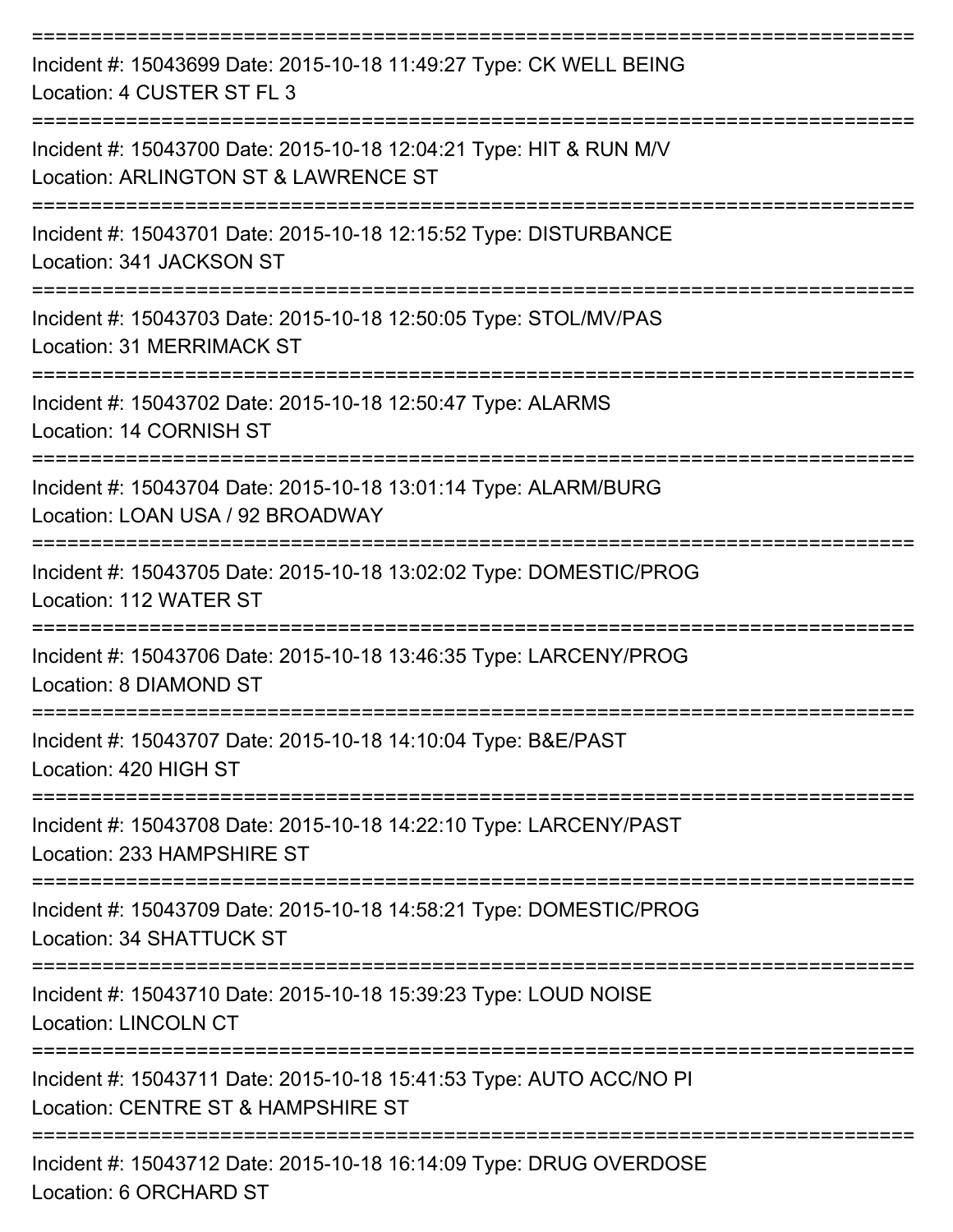| Incident #: 15043713 Date: 2015-10-18 16:24:10 Type: INVEST CONT<br><b>Location: 11 LAWRENCE ST</b>                                        |
|--------------------------------------------------------------------------------------------------------------------------------------------|
| Incident #: 15043714 Date: 2015-10-18 16:39:07 Type: ROBBERY ARMED<br>Location: ESSEX ST & NEWBURY ST                                      |
| Incident #: 15043715 Date: 2015-10-18 17:10:00 Type: HARASSMENT<br>Location: 311 WATER ST #11 FL 2<br>==================================== |
| Incident #: 15043716 Date: 2015-10-18 17:23:53 Type: DRUG OVERDOSE<br>Location: CENTRAL BRIDGE / 0 MERRIMACK ST                            |
| Incident #: 15043717 Date: 2015-10-18 17:30:56 Type: NOISE ORD<br>Location: 19 SHERIDAN ST<br>===================================          |
| Incident #: 15043718 Date: 2015-10-18 17:47:12 Type: UNWANTEDGUEST<br>Location: 55 OSGOOD ST #1 FL 1                                       |
| Incident #: 15043719 Date: 2015-10-18 18:19:11 Type: M/V STOP<br>Location: 248 BROADWAY                                                    |
| Incident #: 15043720 Date: 2015-10-18 18:26:02 Type: M/V STOP<br>Location: 36 MELROSE ST                                                   |
| Incident #: 15043721 Date: 2015-10-18 18:33:58 Type: M/V STOP<br>Location: 38 MELROSE ST                                                   |
| Incident #: 15043723 Date: 2015-10-18 18:52:22 Type: M/V STOP<br><b>Location: 19 HANCOCK ST</b>                                            |
| Incident #: 15043722 Date: 2015-10-18 18:52:57 Type: AUTO ACC/NO PI<br>Location: LAWRENCE ST & PARK ST                                     |
| Incident #: 15043724 Date: 2015-10-18 18:55:15 Type: DOMESTIC/PAST<br>Location: 32 TREMONT ST FL 2                                         |
| Incident #: 15043725 Date: 2015-10-18 19:00:02 Type: SUS PERS/MV<br>Location: 86 S BROADWAY                                                |
| Incident #: 15043726 Date: 2015-10-18 19:06:43 Type: M/V STOP<br>Location: ALDER ST & LAWRENCE ST                                          |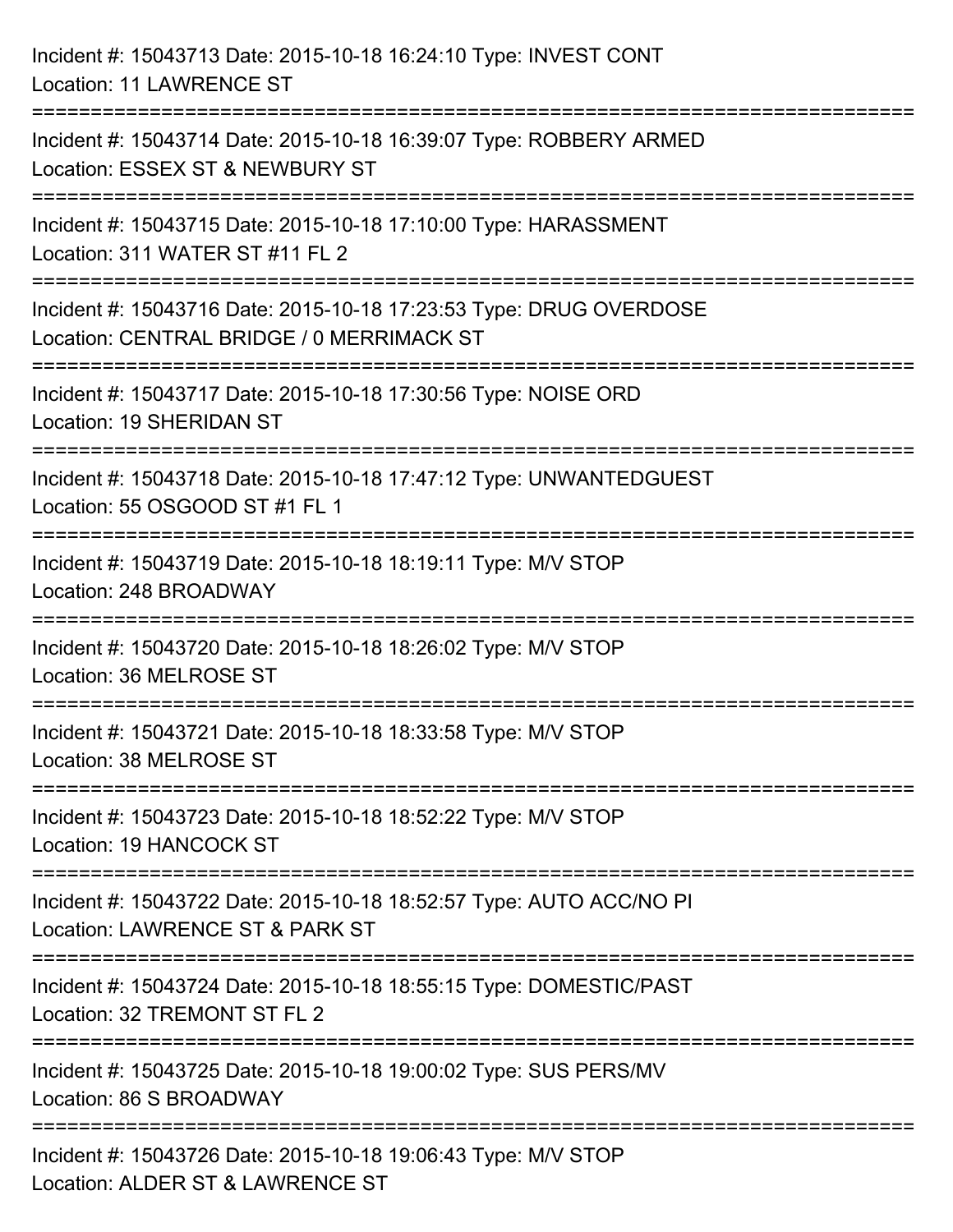| Incident #: 15043727 Date: 2015-10-18 19:21:22 Type: ROBBERY ARMED<br>Location: 15 JORDAN ST                                                            |
|---------------------------------------------------------------------------------------------------------------------------------------------------------|
| Incident #: 15043728 Date: 2015-10-18 19:25:05 Type: MISSING PERS<br>Location: 146 PROSPECT ST                                                          |
| Incident #: 15043729 Date: 2015-10-18 19:34:27 Type: STOL/MV/PAS<br>Location: PARK ST & WILLOW ST<br>===============================                    |
| Incident #: 15043730 Date: 2015-10-18 19:43:11 Type: AUTO ACC/NO PI<br>Location: EL MELO MARKET / 187 LAWRENCE ST<br>:================================= |
| Incident #: 15043731 Date: 2015-10-18 20:01:19 Type: DOMESTIC/PROG<br>Location: 147 SPRUCE ST #1 FL 1                                                   |
| Incident #: 15043732 Date: 2015-10-18 20:03:18 Type: VIO CITY ORD<br>Location: 6 E HAVERHILL ST                                                         |
| Incident #: 15043733 Date: 2015-10-18 20:04:23 Type: MEDIC SUPPORT<br>Location: 90 LOWELL ST                                                            |
| Incident #: 15043734 Date: 2015-10-18 20:09:41 Type: WOMAN DOWN<br>Location: BOXFORD ST & WINTHROP AV                                                   |
| Incident #: 15043735 Date: 2015-10-18 20:24:53 Type: ALARM/BURG<br>Location: BONANZA MARKET / 181 JACKSON ST                                            |
| Incident #: 15043736 Date: 2015-10-18 20:28:00 Type: MAL DAMAGE<br>Location: LAWRENCE ST & MYRTLE ST                                                    |
| Incident #: 15043737 Date: 2015-10-18 20:32:54 Type: GENERAL SERV<br>Location: LAWRENCE ST & PARK ST                                                    |
| Incident #: 15043738 Date: 2015-10-18 20:53:06 Type: A&B D/W PAST<br>Location: 2 MUSEUM SQ                                                              |
| Incident #: 15043739 Date: 2015-10-18 21:04:20 Type: HIT & RUN M/V<br>Location: WINTHROP AV                                                             |
| Incident #: 15043740 Date: 2015-10-18 21:27:54 Type: SUICIDE ATTEMPT<br>Location: 145 FOSTER ST                                                         |

===========================================================================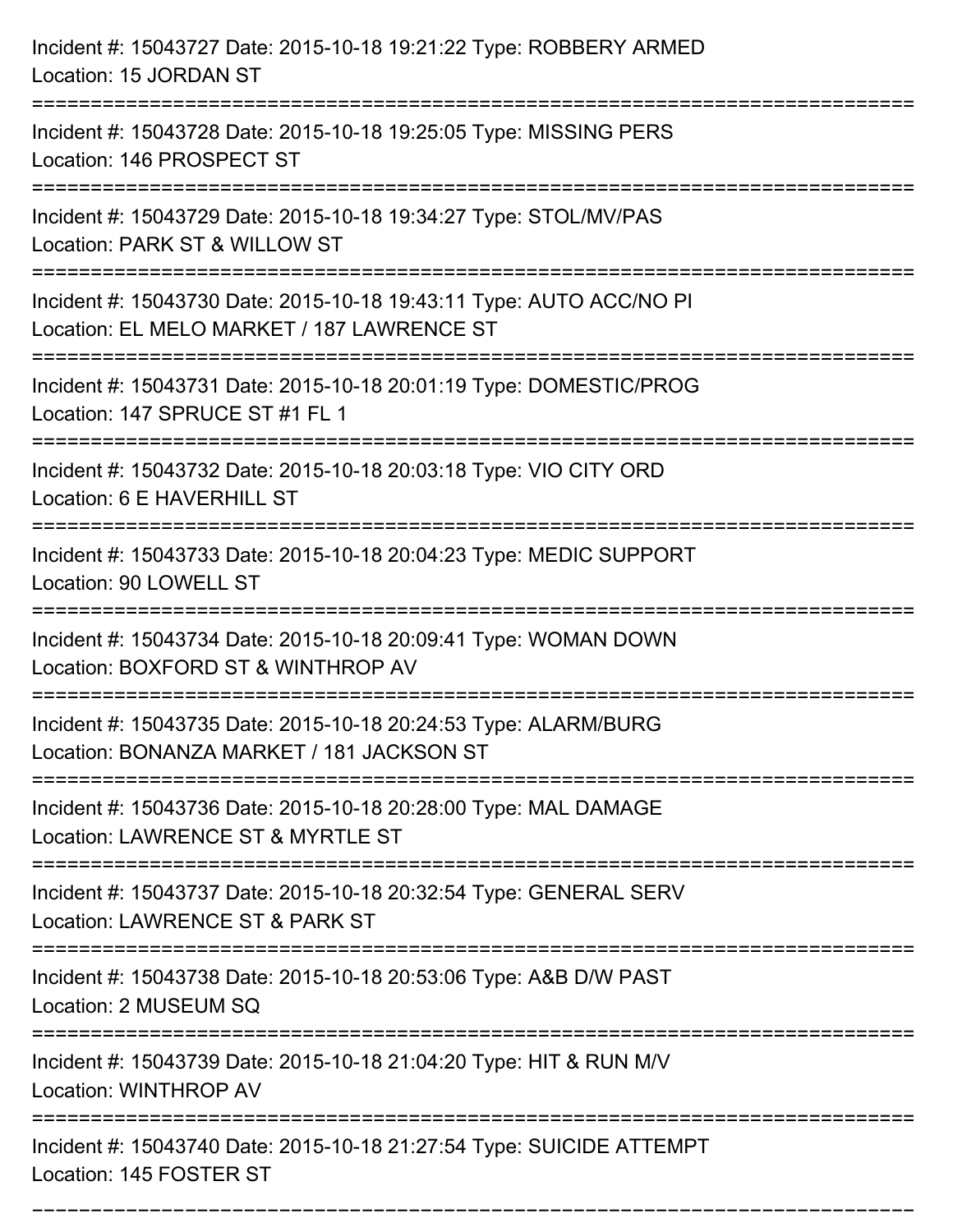| Incident #: 15043741 Date: 2015-10-18 21:39:07 Type: MV/BLOCKING<br>Location: 205 WALNUT ST                                            |
|----------------------------------------------------------------------------------------------------------------------------------------|
| Incident #: 15043742 Date: 2015-10-18 21:49:49 Type: NEIGHBOR PROB<br>Location: 32 LAWRENCE ST #2 FL 27                                |
| Incident #: 15043743 Date: 2015-10-18 22:00:45 Type: MV/BLOCKING<br>Location: 22 BAILEY ST                                             |
| Incident #: 15043744 Date: 2015-10-18 22:14:42 Type: SPECIAL CHECK<br>Location: CRONIN PARK / null                                     |
| Incident #: 15043745 Date: 2015-10-18 22:15:46 Type: ANIMAL COMPL<br>Location: MONMOUTH ST & THORNDIKE ST<br>;======================== |
| Incident #: 15043746 Date: 2015-10-18 22:23:28 Type: SPECIAL CHECK<br>Location: SCRITO PARK / null                                     |
| Incident #: 15043747 Date: 2015-10-18 22:33:57 Type: SPECIAL CHECK<br>Location: STORROW PARK / HIGH ST                                 |
| Incident #: 15043748 Date: 2015-10-18 22:34:55 Type: UNWANTEDGUEST<br>Location: 4 KENT ST                                              |
| Incident #: 15043749 Date: 2015-10-18 22:42:39 Type: SPECIAL CHECK<br><b>Location: SUMMER ST</b>                                       |
| Incident #: 15043750 Date: 2015-10-18 22:54:04 Type: SPECIAL CHECK<br><b>Location: WEST ST</b>                                         |
| Incident #: 15043751 Date: 2015-10-18 22:55:24 Type: THREATS<br>Location: 354 LAWRENCE ST                                              |
| Incident #: 15043752 Date: 2015-10-18 22:59:39 Type: M/V STOP<br>Location: AMES ST & PROVIDENCE ST                                     |
| Incident #: 15043755 Date: 2015-10-18 23:13:04 Type: SPECIAL CHECK<br><b>Location: SUMMER ST</b>                                       |
| Incident #: 15043753 Date: 2015-10-18 23:14:55 Type: M/V STOP<br>Location: 6 HANCOCK ST                                                |
|                                                                                                                                        |